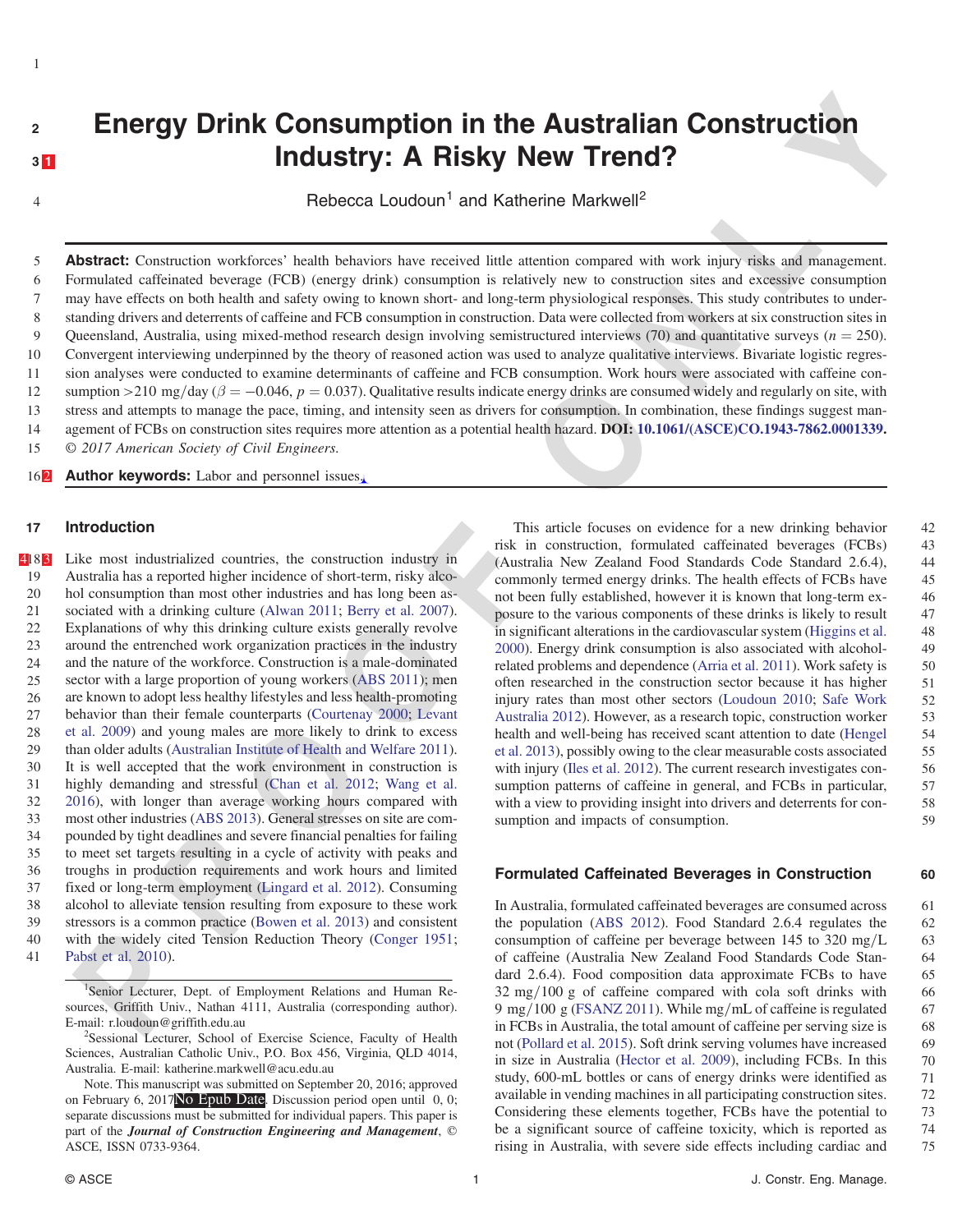76 neurological toxicity, palpitations, tremor, seizures, hallucinations,

77 and arrhythmias [\(Gunja et al. 2012](#page-8-0)).<br>78 In the Australian population, mer In the Australian population, men consume more FCBs than 79 women on average with  $8.3 \text{ g/day}$  consumed compared with  $2.3 \frac{\text{g}}{\text{day}}$  ([ABS 2012\)](#page-7-0). Construction may have a higher consump- tion than other groups when factoring in its predominantly younger male demographic, which is that targeted by FCB manufacturers 83 with claims their products provide "... psychoactive, performance- enhancing and stimulant drug effects" [\(Reissig et al. 2009,](#page-8-0) p. 7). The colloquial reference of FCBs as energy drinks further promotes perceptions of their stimulant effects. For U.S. college students, reasons cited for FCB consumption include insufficient sleep and to increase energy [\(Malinauskas et al. 2007](#page-8-0)). In U.S. military per- sonnel, intake was cited as being for improving mental alertness, mental endurance, and physical endurance, with 65% of those re-porting use also reporting a side effect [\(Stephens et al. 2014](#page-9-0)).

 It is well known that young males are the target group for FCBs, but little is known about their use in construction. There can be no doubt that consumption of FCBs is on the rise, with a 351% in- crease in consumption between 2001 and 2010 [\(Canadean 2011\)](#page-7-0) and, in broader research on young males, higher risk-taking and masculinity scores were associated with FCB consumption ([Miller](#page-8-0) [2008](#page-8-0)). Despite this research, consumption patterns among con- struction workers of FCBs are unknown. For example, it is not known whether construction workers disproportionately and ex- cessively use these products on their own or together with other caffeine beverages such as coffee and milk-based drinks, or the pos- sible implications for health and safety on site should this be the case. Information about beverage consumption and levels of con- sumption in construction is important to characterizing industry safety risks as well as health risks.

tions for health and safety on site should this be the reason construction about beverage consumption and levels of con-<br>
into construction is important to characterizing industry<br>
several safety risks that could be hypoth There are several safety risks that could be hypothesized to exist with high caffeine consumption in the construction industry. For example, excessive caffeine consumption could cause incidents if a palpitation or tremor occurred when working. Caffeine consump- tion is also known to be sleep disruptive ([Roehrs and Roth 2008\)](#page-8-0) and reduce sleep homeostasis and sleepiness (Landolt et al. 2004). Given long working hours and reduced sleep hours in construction projects, increasing sleep debts further by consumption of caffeine may reduce recovery further (Lingard et al. 2008; [Townsend et al.](#page-9-0) [2012](#page-9-0)). Poor mental health is also a known risk among construction workers ([Love et al. 2010](#page-8-0); [Wang et al. 2016\)](#page-9-0). In Australia, the only caffeine recommendation for nonpregnant adults is that consum- ing more than 210 mg daily may increase anxiety ([Smith et al.](#page-9-0) [2000](#page-9-0)), which is marginally above one standard 600-mL can of FCB [\(FSANZ 2011](#page-8-0)).

France of the standard<br>sigh blood pressure<br>aass index (BMI) (F<br>f body fat based or<br>nd women. Sugar-sveen linked to obesit From the viewpoint of physical health and chronic disease risk, FCBs might also pose risks. Construction workers have higher rates of cardiovascular risk factors including obesity, high blood pressure, smoking, and harmful alcohol consumption ([Alwan 2011](#page-7-0)) than those of the standard population. Energy-dense and nutrient-poor foods and beverages contribute to the development of obesity and high blood pressure. Obesity is frequently estimated with body mass index (BMI) [\(Flegal et al. 2012](#page-8-0)), a commonly used measure of body fat based on height and weight that applies to adult men and women. Sugar-sweetened beverages including soft drinks have been linked to obesity [\(Malik et al. 2010](#page-8-0)). Formulated caffeinated beverages fit within the soft drink category ([Hector et al. 2009](#page-8-0)). The avoidance of cordials and sports drinks is recommended in hydra- tion strategies due to their high energy (caloric) content ([Hedrick](#page-8-0) [et al. 2012](#page-8-0)). Formulated caffeinated beverages have greater sugar content on average than both cordial and sports drinks [\(FSANZ](#page-8-0) [2011](#page-8-0)), therefore they need to be avoided in hydration strategies ir-respective of caffeine. Given this research, it seems reasonable to conclude FCB consumption could further exacerbate construction 140 workers' risk of dehydration in the short term and developing car-<br>141 diovascular disease (CVD) and diabetes in the long term through 142 increased energy intake. 143

scular disease (CVD) and diabetes in the long term through<br>sed energy intake.<br>sum, this review of existing evidence of the implications of<br>sum, this review of existing evidence of the implications of<br>consumption on work he In sum, this review of existing evidence of the implications of 144 FCB consumption on work health and safety highlights that there 145 are many unknowns about their long- and short-term use in con- 146 struction. Nonetheless, in combination the existing evidence sug- 147 gests there are good reasons for not wanting use to extend to misuse 148 and dependence. Furthermore, it suggests that investigation to 149 understand consumption patterns and drivers is needed to develop 150 effective strategies to manage consumption on site. Investigation to 151 understand consumption patterns and drivers is needed to develop 152 these strategies. The theory of reasoned action (TRA), which ex- 153 plains behavior as determined by a person's evaluations of the 154 behavior (attitude) and perceptions of social pressure (subjective 155 norm), offers a guiding framework for such an investigation (Ajzen 156 and Fishbein 1980). [5](#page--1-0)157

The theory of reasoned action has long been used as a model to 158 predict behavioral intentions and/or behavior in the field of health 159 [\(Fishbein 2008;](#page-8-0) [Godin and Kok 1996](#page-8-0); [Head and Noar 2014\)](#page-8-0). Addi- 160 tional variables have been proposed and tested for inclusion in, or 161 expansion of, the theory since it was first postulated almost 40 years 162 ago. However, at its most simple level, a reasoned action approach 163 to the explanation and prediction of behavior assumes that people's 164 behavior follows reasonably from their beliefs in favor of or against 165 performing the behavior (Ajzen and Fishbein 1980). Applying the 166 reasoned action approach to FCB consumption, a simple explan- 167 ation of an individual's motivation to drink would center on their 168 positive personal judgments about the perceived consequences of 169 performing the behavior (such as "I expect to have a lot more en- 170 ergy if I have a FCB") together with their views about what im- 171 portant specific referent individuals think they should do (such as 172 "more experienced people than me drink energy drinks on site, 173 therefore it must be a good idea"). These beliefs represent an im- 174 portant component of motivation to drink, while negative judg- 175 ments (such as "I expect to have health problems if I consume 176 large amounts of FCBs" or "my site manager only drinks water on 177 site, therefore I should too") provide motivation to restrain. 178

Drawing on TRA, the present study develops existing knowl- 179 edge by investigating perceived influences and drivers of caffeine 180 and particularly FCB consumption in Queensland, Australia. The 181 research draws on data from managers and employees of both prin- 182 cipal contractors and subcontractors in project-based construction. 183 The analysis seeks to provide greater insight into patterns of con- 184 sumption on site as well as influences and perceived impacts of 185 consumption. Previous research has identified time pressures and 186 working hours as impacting health decisions in construction 187 [\(Townsend et al. 2016\)](#page-9-0) and work hours usually differ by trade with 188 structural trades generally having longer work hours in Australia 189 than finishing trades [\(ABS 2011](#page-7-0)). Work influences are focused on 190 in this study because these are potential modifiable determinants. 191 Demographic variables including age and obesity were included 192 for the previously stated reasons. Salary was also included because 193 food costs impact purchasing and salary may therefore be a driver 194 of consumption [\(Andreyeva et al. 2010](#page-7-0)). Therefore, associations 195 between work hours and trade type and caffeine and FCB con- 196 sumption were investigated. 197

## Methodological and Theoretical Framework 198

This examination of caffeine and FCBs consumption in con- 199 struction adopted Ajzen and Fishbein's (1980) theory of reasoned 200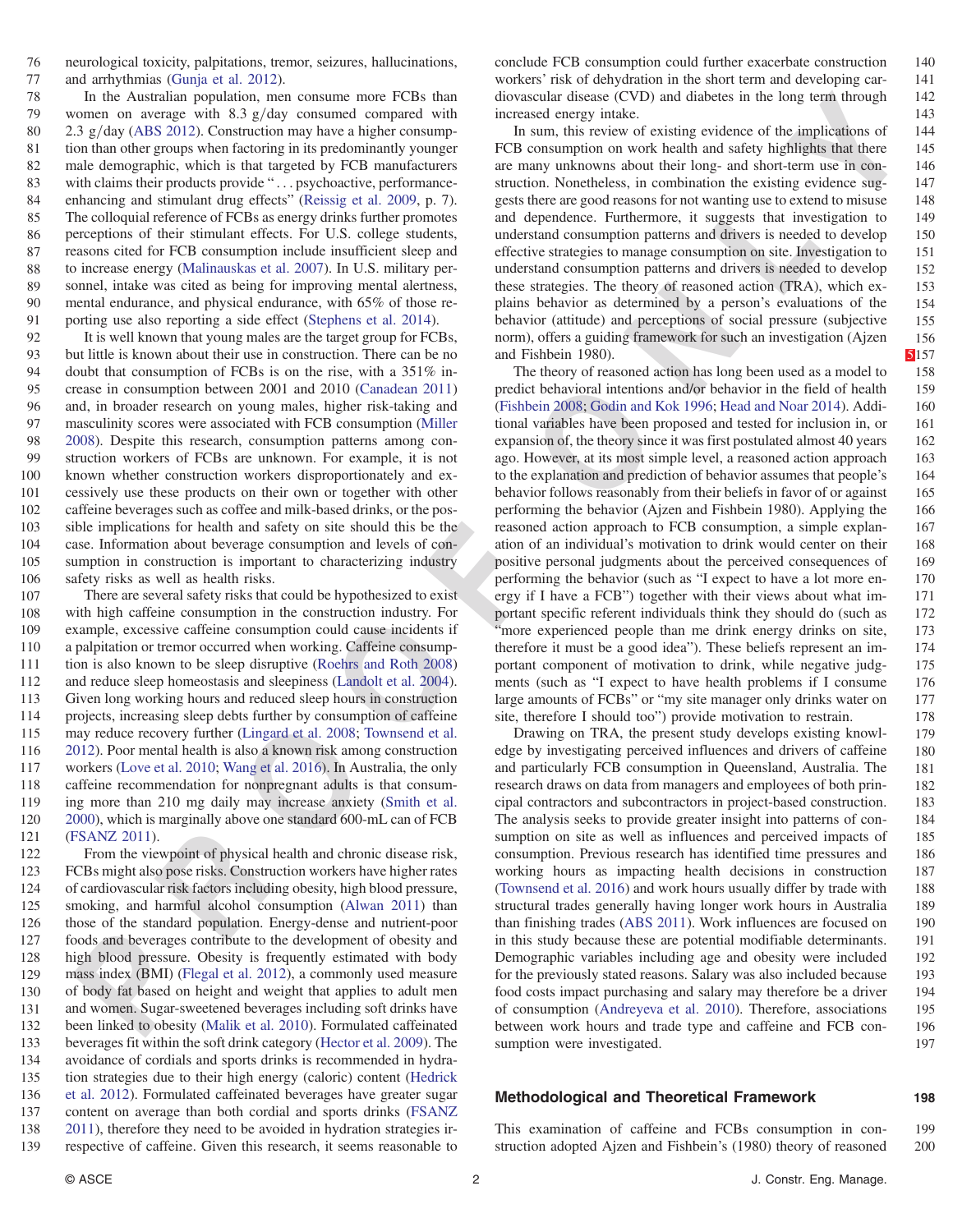action. At its core, this theory holds that an individual's assessment of outcome expectations determines behavior. Whether perceptions about the desirability and likelihood of an outcome are valid is irrel- evant to determining behavior; to influence behavior, the beliefs simply need to be held. This research, therefore, combined infor- mation about patterns of FCB consumption in construction with perceptions about drivers of these patterns as well as their influence on activities and behaviors on worksites.

 This focus, as well as the chosen theoretical approach, were con- sidered when deciding on which methodological strategy to adopt for the study. A mixed-methods pragmatic approach ([Onwuegbuzie](#page-8-0) [and Leech 2005](#page-8-0)) was adopted with both qualitative and quantita- tive data because this approach offers the opportunity of minimiz- ing limitations of a single approach by combining methods with complementary strengths [\(Abowitz and Toole 2010\)](#page-7-0). The quanti-216 tative study allowed the collection of data about consumption pat- terns relevant to a wide cross section of ages and trades, while the qualitative responses provided in-depth, rich information about per-ceived influences and drivers of consumption.

 Phenomenology guided the qualitative research process because this methodology promotes investigation of the lived experiences of participants under investigation ([Creswell 2007\)](#page-7-0). It also encour- ages an interdisciplinary approach to the topic under investigation, which was deemed necessary given the limited research in this area and the aim to draw insights and perceptions from a wide range of managers and employees.

## 227 Method

cabinet<br>
starting, and managers on six construction projects in<br>
starting and<br>
starting and size of the study. These projects we<br>
starte consistency across build type and size. All sites<br>
ting project-based, large mulistor Construction workers and managers on six construction projects in Brisbane, Australia, participated in the study. These projects were chosen to ensure consistency across build type and size. All sites were completing project-based, large mulitstory builds of commer- cial office space or mixed residential and retail space. Qualitative and quantitative data were collected between mid-2014 and mid- 2015. Principal contractors and union delegates on each site made the initial request for participation in the study to all subcontrac- tors and principal contractor employees at start-up meetings and lunch breaks. The researchers used subsequent lunch breaks to fol- low up these requests and distribute surveys. Contact details were collected in surveys and interviews were conducted at a later date during work hours using a semistructured approach as described by Fontana and Frey [\(1994](#page-8-0)).

Final corporate work I<br>he principal contract<br>and team leaders. All<br>sual worksite demo<br>Interviews began<br>ehaviors and health Twenty-eight contractor managers, 15 subcontractor managers, and 27 trades workers were interviewed individually (45 in total) or in small groups (25 in total). A purposive sampling strategy was used to ensure representation from each level of the hierarchy and from the major trades—concreters, electricians, plasterers, painters, plumbers, bricklayers, and formwork carpenters—and position 248 titles at each level—contracts managers, site managers, site-based and corporate work health and safety managers, and officers from the principal contractor and from subcontracting firms, supervisor, 251 and team leaders. All interviewees were male, reflecting the current 252 usual worksite demographic of the industry. usual worksite demographic of the industry.

 Interviews began with broad questions about healthy lifestyle behaviors and health and well-being to introduce the topic and because this study formed part of a larger study about nutrition and dietary habits in construction. Using a similar order, partici- pants were then asked specifically about beverage intake on site; any perceptions of effects of beverages on site, particularly safety and productivity; site influences; and barriers or facilitators for bev- erage consumption. Managers were also asked about their role and any perceived responsibilities with regard to beverage intake and productivity and safety on site. Three researchers performed the 262 interviews; notes were made during the interviews to assist with 263 postinterview discussions, but interviews were also audio recorded 264 and subsequently transcribed. Data collection continued until the 265 researchers reached theme consensus and all researchers agreed 266 no new information was emerging from the interviews and repeti- 267 tion of concepts became consistent. 268

terview discussions, but interviews were also audio recorded<br>ubsequently transcribed. Data collection continued until the<br>chers reached them consensus and all researchers agreed<br>information was emerging from the interviews Quantitative data were collected on demographic information, 269 work information, and beverage consumption. Data about drink 270 consumption type, frequency, and amounts were collected using 271 the previously validated BEV-15 survey [\(Hedrick et al. 2012\)](#page-8-0), with  $6272$  $6272$ 15 items summing the frequency per week by the amount con- 273 sumed each time. The BEV-15 was modified to 12 items by the 274 project's research dietitian (Katherine Markwell) to include drinks, [7](#page--1-0)275 terms, and volumes consistent with the Australian setting, and to 276 allow caffeine consumption calculation. Respondents were asked 277 whether drinks were consumed in combination with food or as 278 a meal replacement. Demographic information about age, gender, 279 salary, type of job, and education was also collected from respond-<br>280 ents along with information about average number of work hours 281 generally performed per week including overtime and self-reported 282 BMI. Caffeine consumption by beverage type and total caffeine 283 consumption was calculated by allocating caffeine/mL numerals 284 using values for beverages in the AUSNUT 2011-13 AHS Food 285 Nutrient Database ([FSANZ 2011\)](#page-8-0). Trades were categorized as 286 finishing and formwork (e.g., painter, electrician, tiler, plasterer, 287 plumber, window fixer, glazier, air conditioning, stone mason, 288 cabinet maker) or initial and structural (carpenter, scaffolder, steel 289 fixer, crane operator or dogman, bricklayer, blocklayer, concreter, [8](#page--1-0)290 laborer, stressor). 291

## Data Analysis Strategy 292

The process used for analysis of the qualitative data formed a 293 version of convergent interviewing as described by Jepsen and 294 Rodwell ([2008\)](#page-8-0). Analytical conversations between the researchers 295 were performed after the interviews at each site to identify prelimi-<br>296 nary themes and investigate concepts ([Goetz and LeCompte 1981\)](#page-8-0). 297

For quantitative data, bivariate logistic regression analyses 298 were conducted to examine determinants of caffeine consumption. 299 Caffeine consumption was dichotomized to those consuming more 300 or less than the daily recommended maximum caffeine intake 301  $\frac{(-210 \text{ mg/day})}{202}$ .

Of the 250 surveys completed, there were 239 male and 6 303 female respondents (5 missing). Missing values were generally [93](#page--1-0)04 random, but age and salary appeared to have intentional noncom- 305 pletion with 56 missing cases each (not the same cases). Missing 306 drink data appeared unintentional with serving sizes sometimes 307 missing. To reduce the impact of missing variables on power in the 308 analyses, missing serving size values were replaced with the modal 309 choice by cohort respondents or the most frequently available drink 310 serving available on sites [using the serving size expertise of the 311 project research dietitian (Katherine Markwell)]. Data were then 312 analyzed in two different models; one with work conditions that 313 were hypothesized to impact caffeine consumption (work hours, 314 structural or finishing trades, complete data  $n = 156$ ) and one with 315 these and demographic covariates included (age, salary, and self- 316 these and demographic covariates included (age, salary, and self- 316 reported body mass index, complete data  $n = 98$ ). Gender was 317 reported body mass index, complete data  $n = 98$ ). Gender was 317 excluded due to the low numbers of females. The separation into 318 excluded due to the low numbers of females. The separation into two models was to allow the investigation of work influences (work 319 hours and trade type) while reducing the impact of missing dem-<br>320 ographic data for age and salary. There was low multicollinearity 321 between trades or work hours (-r.173,  $p = 0.035$ ). Descriptive 1022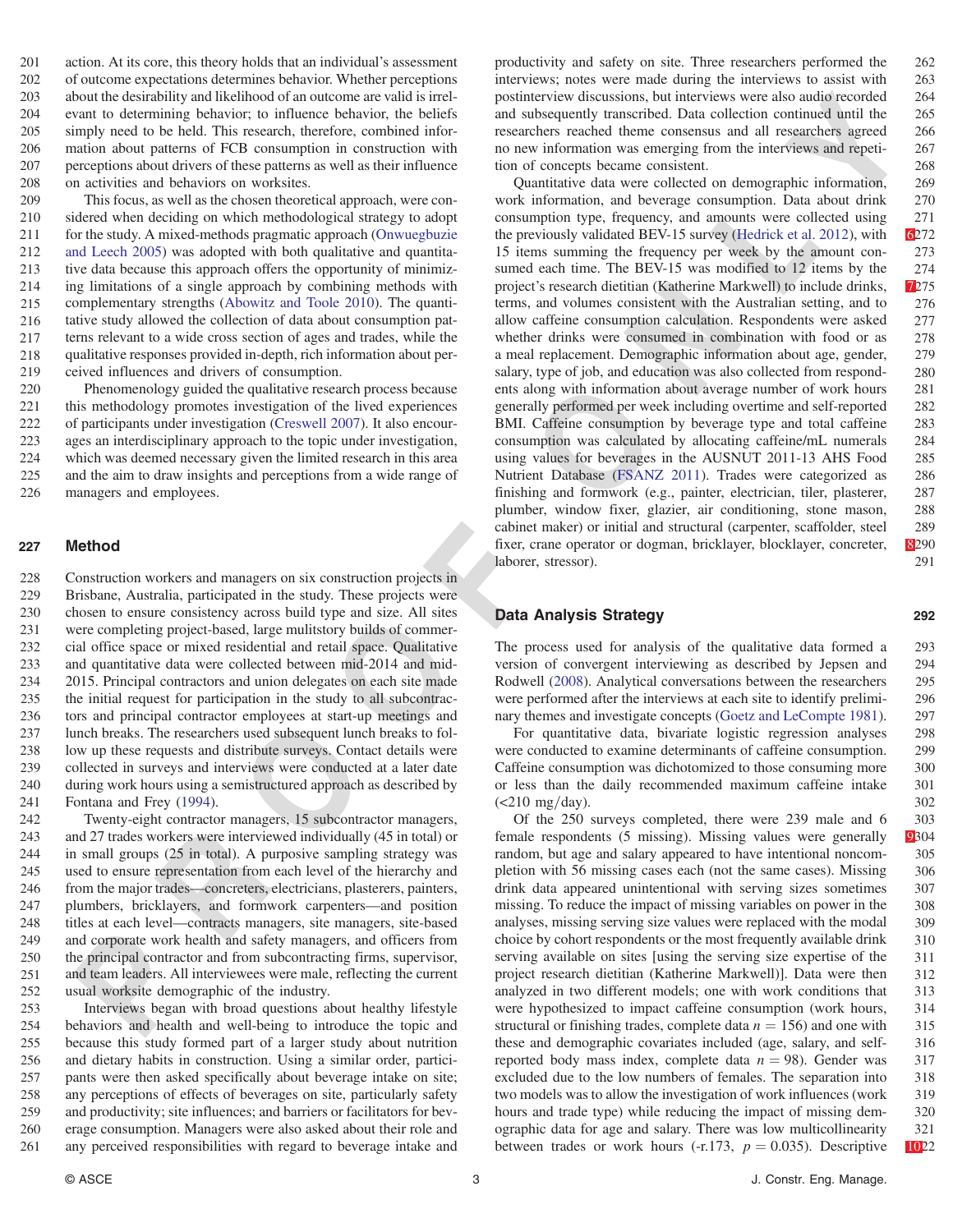323 frequencies and trends were also calculated. Analyses were per-324 formed in SPSS Version 22.

### 325 Results

#### 326 Quantitative Data

**Table 1.** Sample Characteristics  $(n = 156)$ 

 $p = 0.799$ ). In Model 2 (Table 3) with additional demographic 336 covariates, higher working hours were still cross-sectionally assocovariates, higher working hours were still cross-sectionally associated with higher caffeine consumption ( $\beta = -0.064$ ,  $p < 0.022$ ). 338<br>A total of 31% of workers indicated that they consumed more 339

A total of  $31\%$  of workers indicated that they consumed more than one energy drink a week and younger age was associated with 340 this trend ( $\beta = -0.035$ ,  $p = 0.017$ ,  $n = 214$ ). The relationship 341 between age and FCB consumption can be seen descriptively in 342 between age and FCB consumption can be seen descriptively in Fig. [1](#page-4-0). 343

### Qualitative Findings 344

Thematic content analysis of interview data resulted in two main 345 drivers of consumption consistent with the theory of reasoned 346 action: Individual assessments of the degree to which caffeine 347 and FCB consumption assists with managing time pressures and 348 with managing daily work pressures in the short term and the long 349 term. Negative views about mood fluctuations, attention, and safety 350

| 325<br>326   | <b>Results</b><br><b>Quantitative Data</b>                                                                                                                                                        |                          | ciated with higher caffeine consumption ( $\beta = -0.064$ , $p < 0.022$ ).<br>A total of 31% of workers indicated that they consumed more<br>than one energy drink a week and younger age was associated with<br>this trend ( $\beta = -0.035$ , $p = 0.017$ , $n = 214$ ). The relationship<br>between age and FCB consumption can be seen descriptively in |                                         |
|--------------|---------------------------------------------------------------------------------------------------------------------------------------------------------------------------------------------------|--------------------------|---------------------------------------------------------------------------------------------------------------------------------------------------------------------------------------------------------------------------------------------------------------------------------------------------------------------------------------------------------------|-----------------------------------------|
| 327<br>328   | Of the 156 surveys for the first model, there were 153 male respond-<br>ents (98%), 2 female respondents (1%), and 1 missing response.                                                            |                          | Fig. $1$ .                                                                                                                                                                                                                                                                                                                                                    |                                         |
| 329          | Demographic characteristics of the sample along with caffeine con-                                                                                                                                |                          | <b>Qualitative Findings</b>                                                                                                                                                                                                                                                                                                                                   |                                         |
| 330          | sumption data are presented in Table 1.                                                                                                                                                           |                          | Thematic content analysis of interview data resulted in two main                                                                                                                                                                                                                                                                                              |                                         |
| 331          | Binary logistic regression analyses for caffeine consumption                                                                                                                                      |                          | drivers of consumption consistent with the theory of reasoned                                                                                                                                                                                                                                                                                                 |                                         |
|              | 332 <sup>11</sup> are shown in Tables 2 and 3. In Model 1 (Table 2), higher working                                                                                                               |                          | action: Individual assessments of the degree to which caffeine                                                                                                                                                                                                                                                                                                |                                         |
| 333          | hours were cross-sectionally associated with higher caffeine con-                                                                                                                                 |                          | and FCB consumption assists with managing time pressures and                                                                                                                                                                                                                                                                                                  |                                         |
| 334          | sumption ( $\beta = -0.046$ , $p = 0.037$ ). Trade type (structural or fin-                                                                                                                       |                          | with managing daily work pressures in the short term and the long                                                                                                                                                                                                                                                                                             |                                         |
| 335 12       | ishing) was not associated with caffeine consumption ( $\beta = 0.109$ ,                                                                                                                          |                          | term. Negative views about mood fluctuations, attention, and safety                                                                                                                                                                                                                                                                                           |                                         |
|              | <b>Table 1.</b> Sample Characteristics $(n = 156)$                                                                                                                                                |                          |                                                                                                                                                                                                                                                                                                                                                               |                                         |
| T1:1         | Variable                                                                                                                                                                                          |                          |                                                                                                                                                                                                                                                                                                                                                               | Value                                   |
| T1:2         | Average age [M (SD)] $(n = 129)$                                                                                                                                                                  |                          |                                                                                                                                                                                                                                                                                                                                                               | 35.98 (11.389)                          |
| T1:3         | Permanent staff (%) ( $n = 154$ )                                                                                                                                                                 |                          |                                                                                                                                                                                                                                                                                                                                                               | 68.6                                    |
| T1:4         | Salary (\$/fortnight) [M (SD)] $(n = 126)$                                                                                                                                                        |                          |                                                                                                                                                                                                                                                                                                                                                               | 1,916(1,416)                            |
| T1:5         | Highest level of education ( $n = 153$ )                                                                                                                                                          |                          |                                                                                                                                                                                                                                                                                                                                                               |                                         |
| T1:6<br>T1:7 | Completed high school or some secondary education $(\%)$<br>Completed trade or tertiary training $(\%)$                                                                                           |                          |                                                                                                                                                                                                                                                                                                                                                               | 52.3<br>8.4                             |
| T1:8         | Self-reported BMI (kg/m <sup>2</sup> ) [M (SD)] $(n = 142)$                                                                                                                                       |                          |                                                                                                                                                                                                                                                                                                                                                               | 27.59 (4.9)                             |
| T1:9         | Average daily caffeine consumption (mg/day) [M (SD)] ( $n = 156$ )                                                                                                                                |                          |                                                                                                                                                                                                                                                                                                                                                               | 137.17 (166)                            |
| T1:10        | Daily caffeine intake (mg/day) [median (range)]                                                                                                                                                   |                          |                                                                                                                                                                                                                                                                                                                                                               | 98.40 (33.8–170.17)                     |
| T1:11        | Caffeine from FCBs <sup>a</sup> (%) [M (SD)] $(n = 148)$                                                                                                                                          |                          |                                                                                                                                                                                                                                                                                                                                                               | 16.5(25.9)                              |
| T1:12        | Caffeine from caffeinated soft drinks (%) [M (SD)] $(n = 148)$                                                                                                                                    |                          |                                                                                                                                                                                                                                                                                                                                                               | 19.2(28.5)                              |
| T1:13        | Caffeine from coffee or tea (%) [M (SD)] $(n = 148)$                                                                                                                                              |                          |                                                                                                                                                                                                                                                                                                                                                               | 64.2 (37.2)                             |
| T1:14        | Caffeine consumption >210 mg/day <sup>b</sup> (%) ( $n = 29$ )                                                                                                                                    |                          |                                                                                                                                                                                                                                                                                                                                                               | 18.6                                    |
| T1:15        | Working hours [M (SD)] $(n = 156)$                                                                                                                                                                |                          |                                                                                                                                                                                                                                                                                                                                                               | 49.2 $(9.5)$                            |
| T1:16        | Trades                                                                                                                                                                                            |                          |                                                                                                                                                                                                                                                                                                                                                               |                                         |
| T1:17        | Structural trades (formwork carpenters, scaffolders, steel fixers, crane operators,                                                                                                               |                          |                                                                                                                                                                                                                                                                                                                                                               | 50.6                                    |
|              | bricklayers, blocklayers, concreters, laborers) (%)                                                                                                                                               |                          |                                                                                                                                                                                                                                                                                                                                                               |                                         |
| T1:18        | Finishing trades (painters, electricians, tilers, plasterers, plumbers) $(\%)$                                                                                                                    |                          |                                                                                                                                                                                                                                                                                                                                                               | 49.4                                    |
|              | Note: <i>n</i> values are given if missing data; $M =$ mean; $SD =$ standard deviation.<br><sup>b</sup> Caffeine intake dichotomized to $\geq$ 210 mg daily or <210 mg daily (Smith et al. 2000). |                          | <sup>a</sup> Values identified or averaged by the research dietitian (Katherine Markwell) using AUSNUT 2011-13 AHS Food Nutrient Database (FSANZ 2011);<br>estimated values of FCBs = 32 mg/100 g; caffeinated soft drinks = 9 mg/100 g; coffee or tea = mean 31.8 mg/100 g.                                                                                  |                                         |
|              |                                                                                                                                                                                                   |                          | Table 2. Relationship between Trade Types and Work Hours with Caffeine Consumption Less Than or above 210 mg: Model 1<br>Daily caffeine consumption ( $n = 156$ )                                                                                                                                                                                             |                                         |
| T2:1         | Predictor                                                                                                                                                                                         | $B$ (standard<br>error)  | Wald                                                                                                                                                                                                                                                                                                                                                          | <b>OR</b>                               |
| T2:3         | Trades (structural or finishing)                                                                                                                                                                  | 0.109(0.429)             | 0.105                                                                                                                                                                                                                                                                                                                                                         | 1.116, $p = 0.799$                      |
| T2:4         | Weekly work hours (total)                                                                                                                                                                         | $-0.046(0.022)$          | 4.727                                                                                                                                                                                                                                                                                                                                                         | 0.955, $p = 0.037$                      |
| T2:5         | Full model                                                                                                                                                                                        | $\overline{\phantom{0}}$ | $R_{cs}^2 = 0.032$ , $R_N^2 = 0.051$ , $P = 0.081$                                                                                                                                                                                                                                                                                                            |                                         |
|              | Note: Significant ( $p < 0.05$ ) associations appear in bold text; OR = odds ratio, adjusted.                                                                                                     |                          |                                                                                                                                                                                                                                                                                                                                                               |                                         |
|              |                                                                                                                                                                                                   |                          |                                                                                                                                                                                                                                                                                                                                                               |                                         |
|              |                                                                                                                                                                                                   |                          | Table 3. Summary of Binary Logistic Regression Analysis for Variables Predicting Caffeine Consumption, Controlling for Background Variables: Model 2                                                                                                                                                                                                          |                                         |
|              |                                                                                                                                                                                                   |                          |                                                                                                                                                                                                                                                                                                                                                               | Daily caffeine consumption ( $n = 98$ ) |
| T3:1         | Predictor                                                                                                                                                                                         | $B$ (standard error)     | Wald                                                                                                                                                                                                                                                                                                                                                          | <b>OR</b>                               |
|              |                                                                                                                                                                                                   | 0.052, 0.022             | 5.211                                                                                                                                                                                                                                                                                                                                                         | 0.420.1052<br>0.107                     |

|      |                                  | B (standard     | Daily caffeine consumption $(n = 156)$               |                    |      |
|------|----------------------------------|-----------------|------------------------------------------------------|--------------------|------|
| T2:1 | Predictor                        | error)          | Wald                                                 | OR                 | T2:2 |
| T2:3 | Trades (structural or finishing) | 0.109(0.429)    | 0.105                                                | 1.116, $p = 0.799$ |      |
| T2:4 | Weekly work hours (total)        | $-0.046(0.022)$ | 4.727                                                | 0.955, $p = 0.037$ |      |
| T2:5 | Full model                       |                 | $R_{cs}^2 = 0.032$ , $R_{N}^2 = 0.051$ , $P = 0.081$ |                    |      |

#### Table 3. Summary of Binary Logistic Regression Analysis for Variables Predicting Caffeine Consumption, Controlling for Background Variables: Model 2

|                                  | <i>B</i> (standard error) | Daily caffeine consumption $(n = 98)$ |                                                               |
|----------------------------------|---------------------------|---------------------------------------|---------------------------------------------------------------|
| Predictor                        |                           | Wald                                  | OR                                                            |
| Age (years)                      | 0.052(0.032)              | 5.244                                 | 1.015, $p = 0.430$ ; 1.053, $p = 0.107$                       |
| Salary (weekly)                  | 0.000(0.00)               | 4.075                                 | 1.000, $p = 0.388$ ; 1.000, $p = 0.044$                       |
| Trades (structural or finishing) | $-0.061(0.703)$           | 0.008                                 | 1.114, $p = 0.786$ ; 0.940, $p = 0.930$                       |
| Weekly work hours (total)        | $-0.064(0.028)$           | 5.244                                 | 0.964, $p = 0.070$ ; 0.938, $p = 0.022$                       |
| BMI                              | 0.071(0.050)              | 2.037                                 | 1.026, $p = 0.498$ ; 1.074, $p = 0.153$                       |
| Full model                       |                           |                                       | $R_{cs}^2 = 0.107$ , $R_{N}^2 = 0.197$ , $\mathbf{P} = 0.050$ |

Note: Significant ( $p < 0.05$ ) associations appear in bold text; OR = odds ratio, raw and adjusted.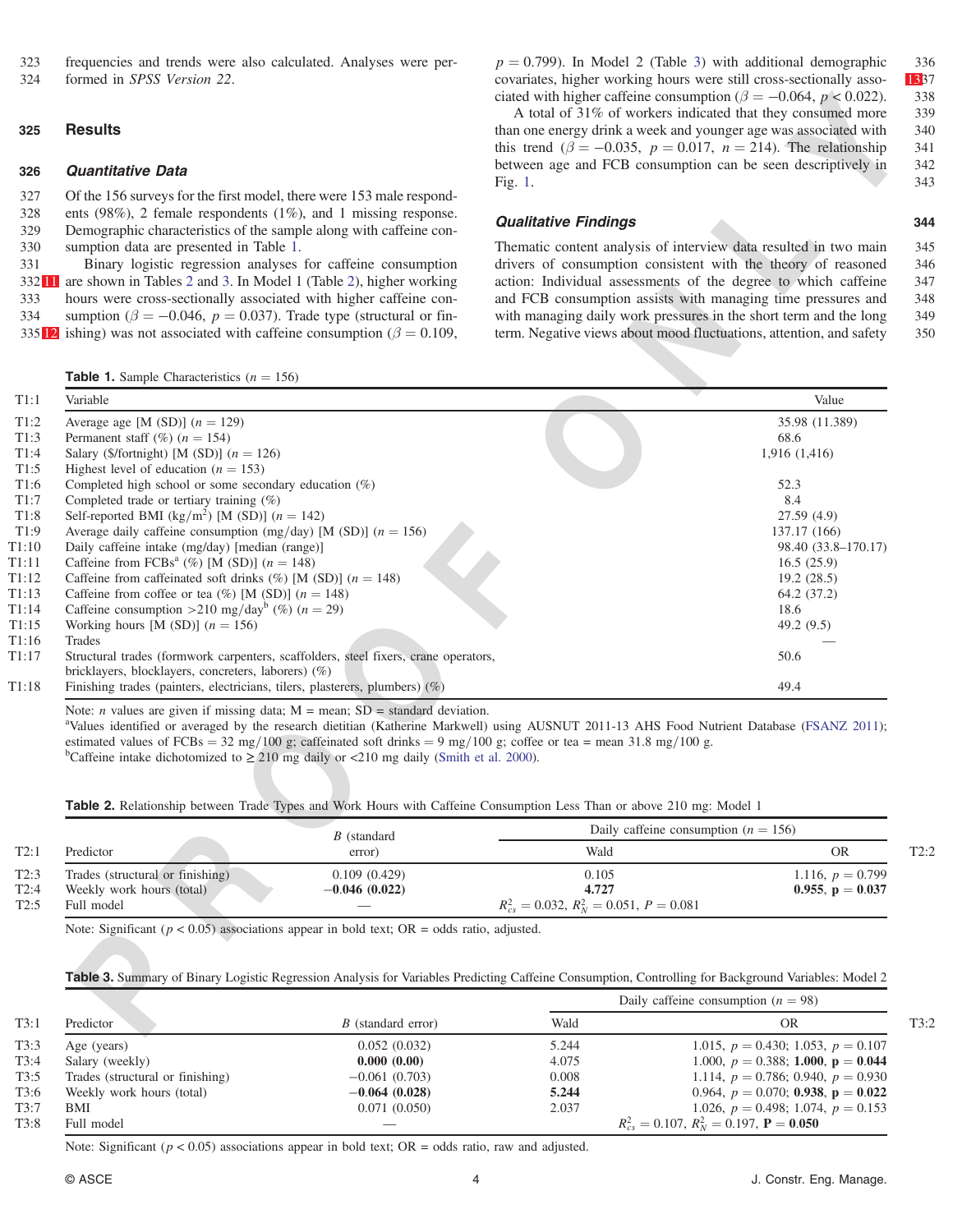<span id="page-4-0"></span>

351 impacts on site associated with hydration were identified as deter-352 rents for consumption.

 Interview data highlight the increasing role FCBs play in con- struction. A common view expressed by site managers was that en- ergy drinks are the norm. One site manager considered the influence of energy drinks as so persuasive that it had taken over from the traditional soft drink and cigarette culture onsite. As he explained: "The energy drinks are a change, used to be Coke and cigarettes, but smoking is banned on site now and the energy drinks are new."

 There were consistently held views by managers and workers that FCBs affected the performance of people on site, with people consuming multiple drinks throughout the day being easy to iden- tify. One site manager noted: "You can really tell the ones on the energy drinks. They are wired and talkative by the end of the day." And a plasterer: "You can tell the people on the energy drinks.

366 Their body language gives it away—pacing and agitation and the 367 crap they talk; their appearance too."

During the state of the manager on-<br>
interval the influence companies as to persuasive that it had taken over from the<br>
drinks as so persuasive that it had taken over from the<br>
drinks are a change, used to be Coke and ciga Generally, although workers noted that those consuming energy drinks were difficult to work with, only managers expressed con- cern about the impact of increasing consumption on workers and on safety on site. These concerns largely centered around workers' long-term general health and also on more immediate concerns about hydration onsite. This concern about hydration resulted in most managers thinking energy drink consumption did or could fall within their area of responsibility. The impact of energy drinks on weight and broader health indexes, however, were not generally perceived as safety risks by both workers and managers and were considered an individual's responsibility as noted by the following managers:

onsidered an individent<br>
annagers:<br>
[Energy drinks] ah<br>
of an occupational<br>
what I mean. You<br>
come down, you [Energy drinks] ah, that's more of a, a health risk. That's more of an occupational health and safety thing for me if you know what I mean. You get high on those things and when you come down, you become very very down you know.

 I've got some guys who I actually believe they're energy drink addicts, and I do speak to them about it, but once again, 386 98% of the time like ... it's laughter is the reply. Once again, that's a hydration thing for me. The energy drinks actually have the opposite effect, they do, I'm pretty sure it's proven, dehydrate. rather than rehydrate, so I try to get them to cut down. Obviously I can't stop them, but I try to get them to cut down and drink more water. That's part of my role here 391 definitely, just to keep them on their feet all day. 392

<sup>393</sup> Due to the perceived risk of safety incidents, one subcontractor <sup>394</sup> company had implemented rules against energy drink consump- 395 tion. As their manager explained, "I find a fair few people drinking 396 energy drinks um, like it's water. My employees, don't, aren't al-<br>397 lowed to drink energy drinks, when it's hot they just drink, really 398 too much of them. It just makes you more thirsty, your body's going 399 a hundred miles an hour. You know that stuff's not good for you. 400 Because we had a fair few, um, fair few incidents with them ... - 401 There's quite a lot of concreters, they drink a lot of it they get hot 402 and sweaty and don't enough, you know, water, they just collapse. 403 Overexert yourself." 404

Importantly, while not every manager and worker expressed 405 concern over the amount of FCBs consumed on site, no one inter- 406 viewed indicated that they had a positive impact on performance or 407 well-being beyond a few noting they helped them temporarily when 408 they felt sluggish. 409

Supporting the survey trends in Fig. 1, the consumption of FCBs 410 was seen by most as more common for less experienced and youn-411 ger workers than older workers, possibly reflecting advertising 412 campaigns targeted at young people but also a lack of experience. 413 As one site manager explained, "You see the young blokes smash- 414 ing pies and energy drinks every day. The older blokes are more 415 experienced and know what makes them feel good. When you're 416 young you've got iron guts and (you think you're) invincible." 417 And older trades workers: 418

The younger generation—say under 30 and apprentices—live 419 on Red Bull. They have 1–2 a day. Certainly energy or hipster 420 drinks replace food. 421

When the young guys come on site, first thing in the morn- 422 ing and they've got two "Red Bulls" in their hands, they're 423 full of energy. And then by 10 o'clock they are miserable and 424 want to go home 425

<sup>426</sup> Looking at drivers for FCB consumption patterns on site, rea- <sup>427</sup> sons cited generally revolved around stress and attempts to manage 428 the pace, timing, and intensity of work. 429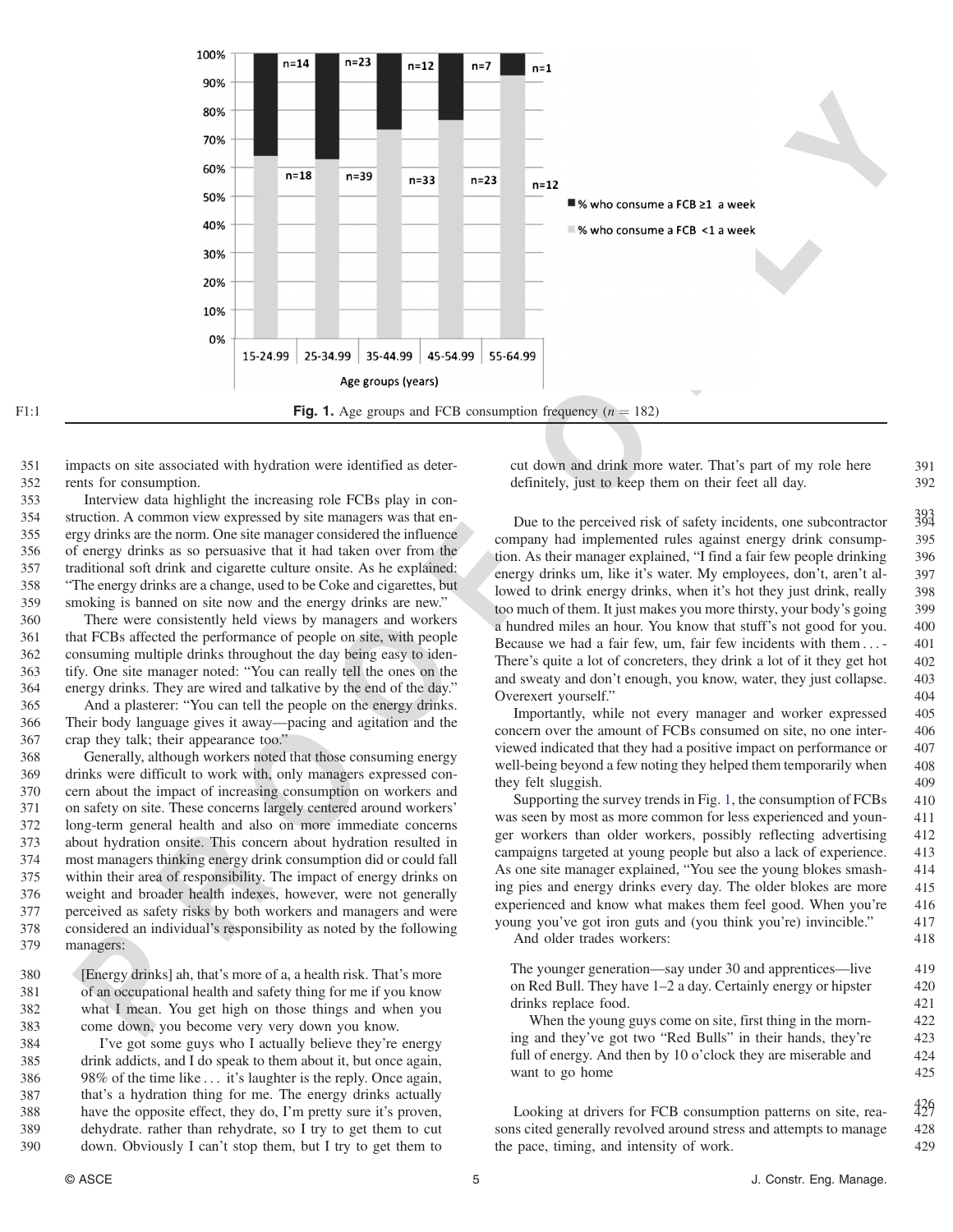### 430 Time Pressures

 The first area that workers reported turning to energy drinks relates to the early start times combined with long work hours and long commutes to work. Numerous workers indicated they often feel time and workload pressures due to deadlines, and this has a real influence on their decision making on a daily basis. Interviewees explained that energy drinks are replacing breakfast or other meals so that they can sleep a little longer or because they are not organ-ized to have breakfast, as noted by the following managers:

- 439 I've got some guys I know who don't eat bugger all all day but 440 they do survive on the Red Bulls.
- 441 They've got some though that don't even eat—energy 442 drinks and one big dinner. One of the guys is 19 and he drinks
- 443 energy drinks all day then a big dinner.

444<br>445 [14](#page--1-0) And trades workers themselves: "Energy drinks a huge for 446 breakfast. Quick, easy, and make you feel good—for a while any-447 way. We get energy drinks at the servo."

 The nature of working hours within the industry, combined with employees often working on projects at least 1 h of driving time from their house, meant that 4–4:30 a.m. was a common wake-up time for these workers. Numerous employees said their body is not ready for food at 4 a.m. and the long commute and work days pro- vided an added stress influencing the time and energy available to eat breakfast. For some, energy drinks were consumed as a caffeine pickup particularly on the long drive home. As these trades workers explained, "It is a high energy job and early starts so it is tempting 457 to skip breakfast. Getting up  $1/2$  hour is hard. I eat on the run. When I eat breakfast so early it just feels like an extra meal so I get hungry as if I haven't had it anyway. Coffee or energy drinks get people through the day."

 Because of time pressures, convenience when making beverage choices was reported to impact consumption as noted by these managers: "A lot of people they work long hours they're tired when they get home. [The] last thing they'll think about is making a healthy lunch. Not laziness, that's probably the wrong word for it, tiredness."

#### 467 Work Pressure

the sample of the supplies of the sample of content and the sample of the sample of the sample of the sample of the sample of the sample of the sample of the sample of the sample of the sample of the sample of the sample The second driver of FCB consumption identified in the data was beliefs about strategies to manage workload work pressure. It was very clear from the interviews that workers used FCBs in an at- tempt to cope with stress associated with work pressure, particu- larly the physical requirements of their job. These are decisions that had a direct impact on drinking habits as noted by these trades 474 workers:

still working hard<br>can only influence<br>tired, instead of s<br>know—take some<br>level.<br>People definitiv 475 They find they've got to do it [drink energy drinks], because 476 they're pushed, they're pushed to do everything fast. They're 477 still working hard but they're ... well you know, the foreman 478 can only influence them for so long before your body gets 479 tired, instead of slowing up—there's no room for that you 480 know—take something and make yourself continue at that 481 level.

482 People definitively need the sugar rush of Coke or energy 483 drinks.

 <sup>485</sup> Most managers described seeing energy drinks as a short-term fix with the end result being a cycle of multiple drinks being con- sumed throughout the day: "If their energy is running out they might grab an energy drink but they're a quick fix—you then need another one in an hour."

This view was supported by many trades workers themselves: 490 "You've just had that energy drink—you'll be 100% of 10 min then 491 you'll crash." 492

Coupled with this comment, the habit-forming or addictive 493 aspect of energy drinks was a concern for some trades workers: 494 "Fatigue, tiredness, wanting a sugar boost. It becomes a habit you 495 can't get out of." 496

## Discussion 497

crash."<br>
orgash."<br>
orgash with this comment, the habit-forming or addictive<br>
organgy drinks was a concern for some trades workers:<br>
orgate course, the techness, wanting a sugar boost. It becomes a habit you<br>
get out of."<br> This study provides a detailed picture of energy drink and caffeine 498 consumption on urban Australian project construction sites. Results 499 indicate that energy drinks are consumed widely and regularly on 500 site, with stress and attempts to manage the pace, timing, and in- 501 tensity seen as drivers for consumption. Although FCBs are con- 502 sumed on worksites and are consumed by younger workers as 503 reported by both the quantitative and qualitative data, at this point 504 age is not the main contributor to caffeine intake. The most impor- 505 tant trend was that caffeine consumption is associated with greater 506 work hours. This became significant with trade types included in 507 the model; work hours are likely to be influenced by trade type and 508 this by extension influences caffeine consumption. It is clear from 509 both the quantitative and qualitative data that caffeine usage ap-<br>510 pears to be used by construction workers to modify and cope with 511 working conditions. This should be considered in planning health 512 promotion interventions and preventing longer-term health issues 513 on construction sites. 514

These findings suggest the theory of reasoned action (Ajzen and 515 Fishbein 1980) represents a useful guiding framework to explain 516 FCB consumption in construction. Results indicate that positive 517 personal judgments about caffeine and FCBs assisting with man- 518 aging time pressures and daily work pressures in the short term and 519 the long term represent important components of the motivation 520 to drink. Conversely, negative judgments about mood fluctuations, 521 attention, and safety impacts on site associated with hydration re- 522 present important components of the motivation to restrain from 523 consumption. The disparity between evidence on the risks posed by 524 FCB consumption and the perceptions of workers reported in this 525 study about their perceived benefits suggests there is an opportunity 526 for education strategies to influence personal judgments. 527

The findings here point to interactions between the organization 528 of work and health behaviors on site by way of beverage choices. 529 Healthy work organization has received growing attention in re- 530 cent years, including some construction sites, largely owing to 531 the growing recognition and understanding of the determinants 532 of these environments and organizational costs when they are 533 not managed [\(Story et al. 2008](#page-9-0)). It focuses on the impact of the 534 structure and management of work processes—such as job design, 535 scheduling, management, organizational characteristics, and poli- 536 cies and procedures—on the health and well-being of employees 537 creating healthy or unhealthy work systems ([DeJoy et al. 2006,](#page-7-0) 538 [2010](#page-8-0)). Broad research shows that stressful work environments and 539 associated work–life interference are directly related to higher lev- 540 els of sickness absence and increased turnover [\(Bergström et al.](#page-7-0) 541 [2007](#page-7-0)), and, at an individual level to psychological strain, psychi- 542 atric disorders and substance abuse ([Carlson et al. 2011;](#page-7-0) [Hammer](#page-8-0) 543 [et al. 2004](#page-8-0); [Siegrist 2008;](#page-9-0) [van den Berg et al. 2008](#page-9-0)). These findings 544 extend this research by showing that work organization is associ- 545 ated with FCB consumption. Construction workers and managers 546 in this sample identified work organizational influences that under- 547 pin health behaviors on site, with an obvious example being the 548 presence of vending machines stocking FCBs on construction sites 549 in Australia [\(Townsend et al. 2016\)](#page-9-0). 550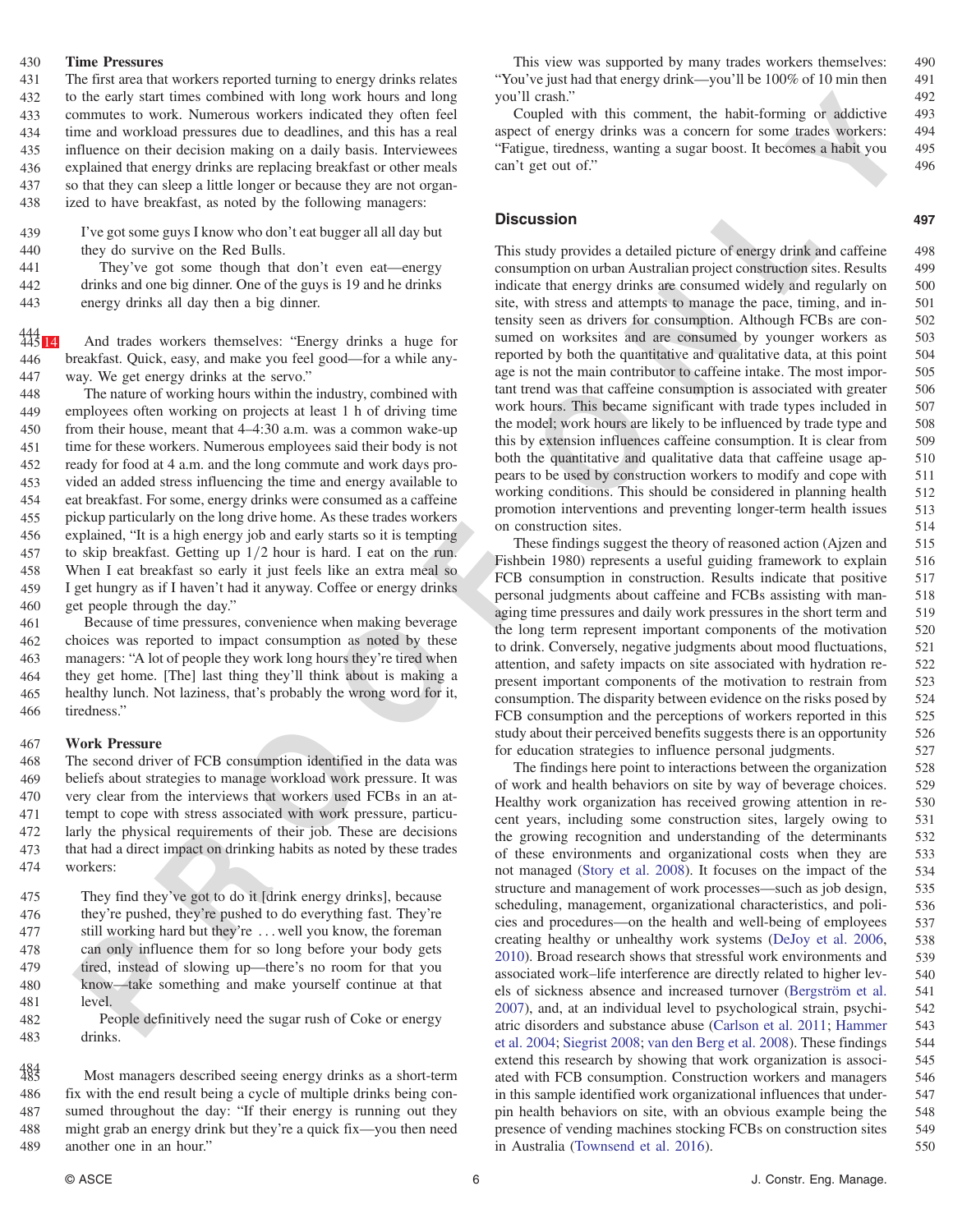In many countries there is a lack of regulation with FCBs. In the United States, public health measures including improved labeling, regulation, and education have been advocated ([Arria and O](#page-7-0)'Brien [2011](#page-7-0); [Thorlton et al. 2014\)](#page-9-0). Such discussions have led to industry concerns of product liability and suggestions for prophylactic ac- tion ([Peterson 2013](#page-8-0)). In Australia, the situation is dissimilar, with labeling and regulations being more stringent. Food Standards Australia New Zealand require formulated caffeinated beverages to be labeled with warnings about caffeine consumption and sug- gested maximal consumption (Code Standard 2.6.4). While this is higher than that of other caffeinated soft drinks, it is not unregu- lated. However, findings here suggest these regulations are not ef- fective in preventing overconsumption of FCBs for construction workers, who report using these drinks to try to manage their stress-ful working environment and as an alternative breakfast.

 The nature of project-based work in construction presents con- siderable challenges for work hours. There are usually long work- ing hours, early start times, 6-day working weeks, and potentially long commute times depending on site location changes. Long working hours and early start times are associated with reduced sleep times ([Basner et al. 2013](#page-7-0); [Chatzitheochari and Arber 2009\)](#page-7-0). Managers in this study did not raise sleep loss as a concern— although this may reflect a lack of knowledge of the impacts—but prolonged sleep loss has been identified to impact multiple health parameters including depression and chronic diseases [\(Porkka-](#page-8-0)[Heiskanen et al. 2013\)](#page-8-0).

the interded include include include inconsite into the section and the same that construction workers may be more likely to slarly steep debt hand any-shift workers with later start times<br>slarly since deal incorporation a Construction workers are not generally considered shift workers unless their shift schedules include nightwork. However, these ex- posures indicate that construction workers may be more likely to accumulate a sleep debt than day-shift workers with later start times and a shorter shift. Previously cited reasons for FCB consumption include overcoming fatigue and improving physical performance, particularly among those on atypical schedules ([Jay et al. 2006](#page-8-0); [Malinauskas et al. 2007;](#page-8-0) [Stephens et al. 2014](#page-9-0)). Results here suggest construction workers have similar perceived reasons to use FCBs; that is, positive beliefs about consumption assisting with overcom- ing fatigue associated with work schedules and the generally physi- cal nature of the work, and to improve performance. Marketing FCBs as energy drinks is one explanation of where these beliefs might stem. Additionally, the workforce is generally younger and male—the target group for FCB marketing—so any risks of con- sumption may be disproportionate compared with risks of con-sumption in the general population.

Free FCB brands<br>
Some FCB brands<br>
Somewhere would other<br>
Norkers would be the series<br>
Figure 10 and the series<br>
Like alcohol, exce The reported performance benefits of caffeine consumption may be due to supplying a substance from which the body is with- drawing, rather than independent improvements, per se [\(James and](#page-8-0) [Rogers 2005\)](#page-8-0) so irregular and changing caffeine consumption, as potentially seen within changing daily work hours in construction, may impact productivity and safety through physiological mecha- nisms more than a steady dose of caffeine consumption. Caution is therefore advised in consumption. Portion sizes have increased in some FCB brands along with availability on site, increasing the likelihood of consuming more caffeine. Without this easy access, workers would otherwise have required prior purchase to consume them, a difficult task in the short and infrequent work breaks de-scribed by many workers.

 Like alcohol, excessive consumption of caffeine is a known risk for heat stress [\(Rowlinson et al. 2014](#page-8-0)). Prevention of heat stress is important for subtropical working conditions as seen in many parts of Australia. Results indicate that the impact of FCB consumption on hydration and associated heat stress are of concern for managers in construction and something they see as part of their respon- sibility to manage. Caffeine has many physiological effects and has been recommended for athletes to improve sports performance

sical work setting where hydration affects cognition and<br>risks, similarly FCBs are not ideal. Further, it should be con-<br>d that while sources of caffeine such as tea and coffee have<br>onenents that have known cancer-preventi [\(Goldstein et al. 2010](#page-8-0)), but some argue that on balance FCBs 615 should not be consumed during sport ([Higgins et al. 2000\)](#page-8-0). For 616 a physical work setting where hydration affects cognition and 617 safety risks, similarly FCBs are not ideal. Further, it should be con-<br>618 sidered that while sources of caffeine such as tea and coffee have 619 components that have known cancer-prevention effects, FCBs and 620 caffeinated soft drinks do not because caffeine is a supplement to 621 the beverage and the other main component besides water is added 622 sugar, also known to be detrimental to health outcomes. It is un- 623 known if FCBs have displaced drinks that were similar in caffeine 624 content in Australian diets (e.g., a can of Coke) or noncaffeinated 1525 beverages (e.g., water, regular soft drink, juice). Caffeinated energy 626 drinks are categorized as sugar-sweetened beverages (SSBs), the 627 consumption of which contribute to weight gain and chronic dis- 628 ease risk including cardiovascular diseases [\(Hu and Malik 2010](#page-8-0); 629 [Malik et al. 2010](#page-8-0)). The construction industry has a higher than 630 average risk of CVD due to predisposing risk factors [\(Alwan 2011\)](#page-7-0). 631 Thereby, their regular and high usage of energy drinks could 632 further exacerbate workers' elevated risk of developing CVD. From 633 the viewpoint of worker physical health and work health and 634 safety, FCBs as a source of excessive energy may pose other risks, 635 with obesity being linked to greater accidents in other industries 636 [\(Anderson et al. 2012\)](#page-7-0) and having other potential health and safety 637 risks identified in a review by Schulte et al. ([2008\)](#page-8-0). 638

A limitation of this study is that daily caffeine consumption and 639 work hours were based on self-reported data and that there were 640 a large amount of missing demographic data, particularly age and 641 salary. This Is not surprising given both are likely to be sensitive in 642 the industry owing to the unreliable nature of work and the physical 643 nature of many jobs making age discrimination more likely [\(Van](#page-9-0) 644 [Dalen et al. 2010\)](#page-9-0). Despite these limitations, caffeine is commonly 645 known and used as a performance enhancer for fatigue so the ob- 646 served relationships between higher working hours with higher 647 caffeine consumption appear plausible. Further investigation of 648 single daily consumption and work hour records may show even 649 stronger trends in daily variation related to work load. If there is 650 daily variance in the consumption of caffeinated beverages (includ651 ing FCBs), physiological effects around performance, sleep, and 652 mood will vary with respect to length of caffeine abstinence and 653 tolerance. 654

## Conclusion 655

This study is part of a growing body of literature investigating poor 656 health behaviors in construction and identifies drivers of a risky 657 new trend in construction, excessive FCB consumption. It also ex-<br>658 tends previous literature by considering the role of managers and 659 workers in encouraging or discouraging poor lifestyle choices in 660 construction. The theory of reasoned action provided insight into 661 understanding motivators to consume or restrain from consuming 662 FCBs in construction. 663

Many managers and workers alike indicated concern about ex- 664 cessive FCB on site, particularly for young male workers. These 665 concerns largely centered on long-term workability in the indus- 666 try, but also extended to short-term concerns around dehydration, 667 fatigue, and reduced alertness at work. Motivators for excessive 668 consumption centered on beliefs that FCBs can assist with manag- 669 ing time pressures and daily work pressures. Managers indicated 670 that while many see managing FCB consumption as part of their 671 responsibility, they find it difficult to persuade their workforce to 672 take their concerns seriously, possibly as a result of a lack of under- 673 standing about the impact of excessive consumption on site. 674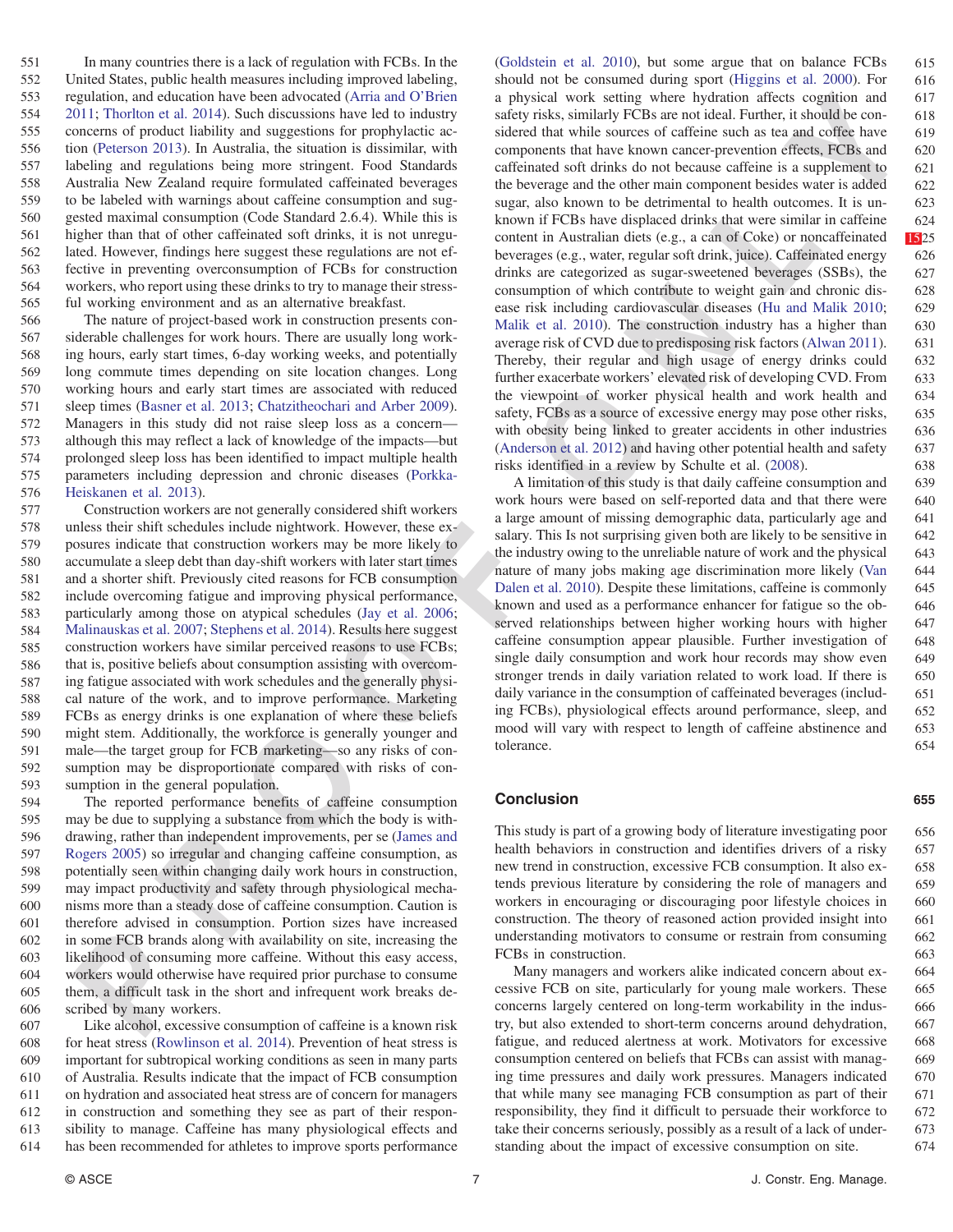<span id="page-7-0"></span> Future research can use this information to identify behavior change opportunities among different groups of workers in the con- struction work environment. It can be concluded from this study that raising the profile of FCBs on site to make links between ex- cessive consumption and safety on site clearer is likely to be a key leverage point for managers aiming to improve current practices and ensure the health of their workers. As such, the findings inform current practices for managing a workforce in this unique work environment where maximum productivity requirements, brought about by strict production targets and penalties for noncompli- ance, are critical [\(Lingard et al. 2012\)](#page-8-0). Evidence indicates that long-term employment in construction is problematic, in part ow- ing to increased risks for developing chronic diseases (DEEWR 2011; [Sedighi and Loosemore 2012\)](#page-8-0). Taking a more informed and holistic approach to managing construction workers will have ben- efits for individual firms and for longevity in the industry more 691 broadly.

 Arguably the next step of improving workers' risk profiles in these industries is reducing unhealthy lifestyle choices such as con- suming excessive amounts of FCBs. While there are specific char- acteristics of construction work environments that may contribute to increased health risks (stress, mental illness, long hours, and/or reduced sleep), drinking habits are an acknowledged key factor that influences health outcomes. Formulated caffeinated beverage in- take is also considered a potential safety concern in hot climates on construction sites and separate to nutritional issues. In combination, the findings here support previous research emphasizing the need for research on health as well as safety in the construction environ- ment ([Loudoun et al. 2017\)](#page-8-0) and suggest that attention is particularly needed to address this risky new trend in construction.

In each as well as safely in the construction environmental<br>
une tal. 2017) and suggest that attention is particularly<br>
lignest his risky new trend in construction.<br>
inclusting the health benefits associated with higher<br> As the third highest paid sector in Australia (ABS 2013), it is reasonable to assume the health benefits associated with higher economic status to be present in this group, however this is not the case. Male blue-collar workers in Australia have "poorer than aver- age health outcomes, increased mortality rates, disability, and seri- ous chronic disease" ([Kolmet et al. 2006,](#page-8-0) p. 82). Safety has always been of considerable interest on construction sites, but the contin- uing poor occupational health of employees and the interaction be- tween the construction work environment, behavioral responses from workers, and the multifaceted implications these responses have on health and safety have received less consideration. There has been a growing interest in improving the health of workers in general, with the majority of large employers now offering wellness programs [\(Mattke et al. 2013\)](#page-8-0). Alcohol use generally forms part of health campaigns in construction aimed at improving health behav- iors. The results of this study suggest these campaigns, and research on health behaviors more generally in construction, should be ex-tended to included FCBs.

#### 723 Data Availability Statement

Data generated or an<br>orresponding autho<br>ata sharing policy c<br>1061/%28ASCE%2 Data generated or analyzed during the study are available from the corresponding author by request. Information about the Journal's data sharing policy can be found here: [http://ascelibrary.org/doi/10](http://ascelibrary.org/doi/10.1061/%28ASCE%29CO.1943-7862.0001263) 17 [16](#page--1-0) [.1061/%28ASCE%29CO.1943-7862.0001263](http://ascelibrary.org/doi/10.1061/%28ASCE%29CO.1943-7862.0001263).

#### 728 References

- 729 ABS (Australian Bureau of Statistics). (2011). 2011 census of population 730 and housing, Canberra, Australia.
- 731 ABS (Australian Bureau of Statistics). (2012). Australian health survey: 732 Nutrition first results—Foods and nutrients, 2011–12, Canberra, 733 Australia.
- ABS (Australian Bureau of Statistics). (2013). Employee earnings and 734 hours, Canberra, Australia. 735
- Abowitz, D., and Toole, T. (2010). "Mixed method research: fundamental 736 issues of design, validity, and reliability in construction research." 737 J. Constr. Eng. Manage., [10.1061/\(ASCE\)CO.1943-7862.0000026,](https://doi.org/10.1061/(ASCE)CO.1943-7862.0000026) 738 108–[116.](https://doi.org/10.1061/(ASCE)CO.1943-7862.0000026) 739
- Alwan, A. (2011). Global status report on noncommunicable diseases 740 2010, World Health Organization, Geneva. 741
- Anderson, J. E., et al. (2012). "Obesity is associated with the future risk of 742 heavy truck crashes among newly recruited commercial drivers." Accid. 743 [Anal. Prev.](https://doi.org/10.1016/j.aap.2012.02.018), 49, 378–384. [1874](#page--1-0)
- 1z, D., and 100le, 1. (2010). "Mixed method research: tundamental<br>
ales of design, validity, and reliability in construction research."<br>
Constr. Eng. Manage., 10.1061/(ASCE)CO.1943-7862.0000026,<br>
8-116.<br>
A. (2011). *Globa* Andreyeva, T., Long, M. W., and Brownell, K. D. (2010). "The impact of 745 food prices on consumption: a systematic review of research on the 746 price elasticity of demand for food." [Am. J. Public Health](https://doi.org/10.2105/AJPH.2008.151415), 100(2), 747 216–[222.](https://doi.org/10.2105/AJPH.2008.151415) 748
- Arria, A. M., Caldeira, K. M., Kasperski, S. J., Vincent, K. B., Griffiths, 749 R. R., and O'Grady, K. E. (2011). "Energy drink consumption and in- 750 creased risk for alcohol dependence." [Alcohol.: Clin. Exp. Res.](https://doi.org/10.1111/j.1530-0277.2010.01352.x), 35(2), 751 365–[375.](https://doi.org/10.1111/j.1530-0277.2010.01352.x) 752
- Arria, A. M., and O'Brien, M. (2011). "The 'high' risk of energy drinks." 753 JAMA[, 305\(6\), 600](https://doi.org/10.1001/jama.2011.109)–601. 754
- Australian Institute of Health and Welfare. (2011). "2010 National Drug 755 Strategy Household Survey report." Drug Statistics Series No. 25, 756 Cat. No. PHE 145, Canberra, Australia. 1957
- Basner, M., Spaeth, A. M., and Dinges, D. F. (2013). "Sociodemographic 758 characteristics and waking activities and their role in the timing and 759 duration of sleep." Sleep, 37(12), 1889–1906. 2060
- Bergström, G., Bodin, L., Bertilsson, H., and Jensen, I. B. (2007). "Risk 761 factors for new episodes of sick leave due to neck or back pain in a 762 working population. A prospective study with an 18-month and a three-  $\frac{763}{ }$ year follow-up." *[J. Occup. Environ. Med.](https://doi.org/10.1136/oem.2006.026583)*, 64(4), 279-287. 764
- Berry, J. G., Pidd, K., Roche, A. M., and Harrison, J. E. (2007). "Prevalence 765 and patterns of alcohol use in the Australian workforce: Findings from 766 the 2001 National Drug Strategy Household Survey." [Addiction](https://doi.org/10.1111/j.1360-0443.2007.01893.x), 102(9), 767 [1399](https://doi.org/10.1111/j.1360-0443.2007.01893.x)–1410. 768
- Bowen, P., Edwards, P., Lingard, H., and Cattell, K. (2013). "Workplace 769 stress, stress effects, and coping mechanisms in the construction 770 industry." J. Constr. Eng. Manage., [10.1061/\(ASCE\)CO.1943-7862](https://doi.org/10.1061/(ASCE)CO.1943-7862.0000807) 771 [.0000807, 04013059](https://doi.org/10.1061/(ASCE)CO.1943-7862.0000807) 772
- Bragger, J. D., Rodriguez-Srednicki, O., Kutcher, E. J., Indovino, L., and 773 Rosner, E. (2005). "Work-family conflict, work-family culture, and 774 organizational citizenship behavior among teachers." [J. Bus. Psychol.](https://doi.org/10.1007/s10869-005-8266-0), 775 [20\(2\), 303](https://doi.org/10.1007/s10869-005-8266-0)–324. [2177](#page--1-0)6
- Canadean. (2011). "Canadean soft drink service—Australia and New 777<br>Zealand energy drink consumption volumes 1999-2016." Zealand energy drink consumption volumes 1999-2016." 2278<br>
2278<br>
279 Elson, D. S., Grzywacz, J. G., Ferguson, M., Hunter, E. M., Clinch, C. R., 779
- Carlson, D. S., Grzywacz, J. G., Ferguson, M., Hunter, E. M., Clinch, C. R., and Arcury, T. A. (2011). "Health and turnover of working mothers 780 after childbirth via the work-family interface: An analysis across time." 781 [J. Appl. Psychol.](https://doi.org/10.1037/a0023964), 96(5), 1045–1054.
- Chan, I., Leung, M., and Yu, S. (2012). "Managing the stress of Hong 783 Kong expatriate construction professionals in mainland China: Focus 784 group study exploring individual coping strategies and organizational 785 group study exploring individual coping strategies and organizational support." J. Constr. Eng. Manage., [10.1061/\(ASCE\)CO.1943-7862](https://doi.org/10.1061/(ASCE)CO.1943-7862.0000533) 786 [.0000533, 1150](https://doi.org/10.1061/(ASCE)CO.1943-7862.0000533)–1160. 787
- Chatzitheochari, S., and Arber, S. (2009). "Lack of sleep, work and the long 788 hours culture: Evidence from the UK time use survey." *Work Employ*-789 hours culture: Evidence from the UK time use survey." [Work Employ-](https://doi.org/10.1177/0950017008099776) ment Soc.[, 23\(1\), 30](https://doi.org/10.1177/0950017008099776)–48. 790
- Conger, J. J. (1951). "The effects of alcohol on conflict behavior in the 791 albino rat." Q. J. Stud. Alcohol, 12, 1–49. albino rat."  $Q.$  J. Stud. Alcohol, 12, 1-49.
- Courtenay, W. H. (2000). "Engendering health: A social constructionist 793 examination of men's health beliefs and behaviours." [Psychol. Men](https://doi.org/10.1037/1524-9220.1.1.4) 794 *[Masculinity](https://doi.org/10.1037/1524-9220.1.1.4)*, 1(1), 4–15. 795
- Creswell, J. W. (2007). Qualitative inquiry and research design: Choosing 796 among five approaches, 2nd Ed., Sage, Thousand Oaks, CA.
- DEEWR (Dept. of Education Employment and Workplace Relations). 798 (2011). "Employment and workplace relations 2011." Skills Info Con- 799 struction Industry Rep., Canberra, Australia. 26<sup>00</sup>
- DeJoy, D. M., Wilson, M. G., and Griffin-Blake, C. S. (2006). "Healthy 801 work organization." International encyclopedia of ergonomics and hu-<br>802 man factors, 2nd Ed., W. Karwowski, ed., Taylor and Francis, London. 803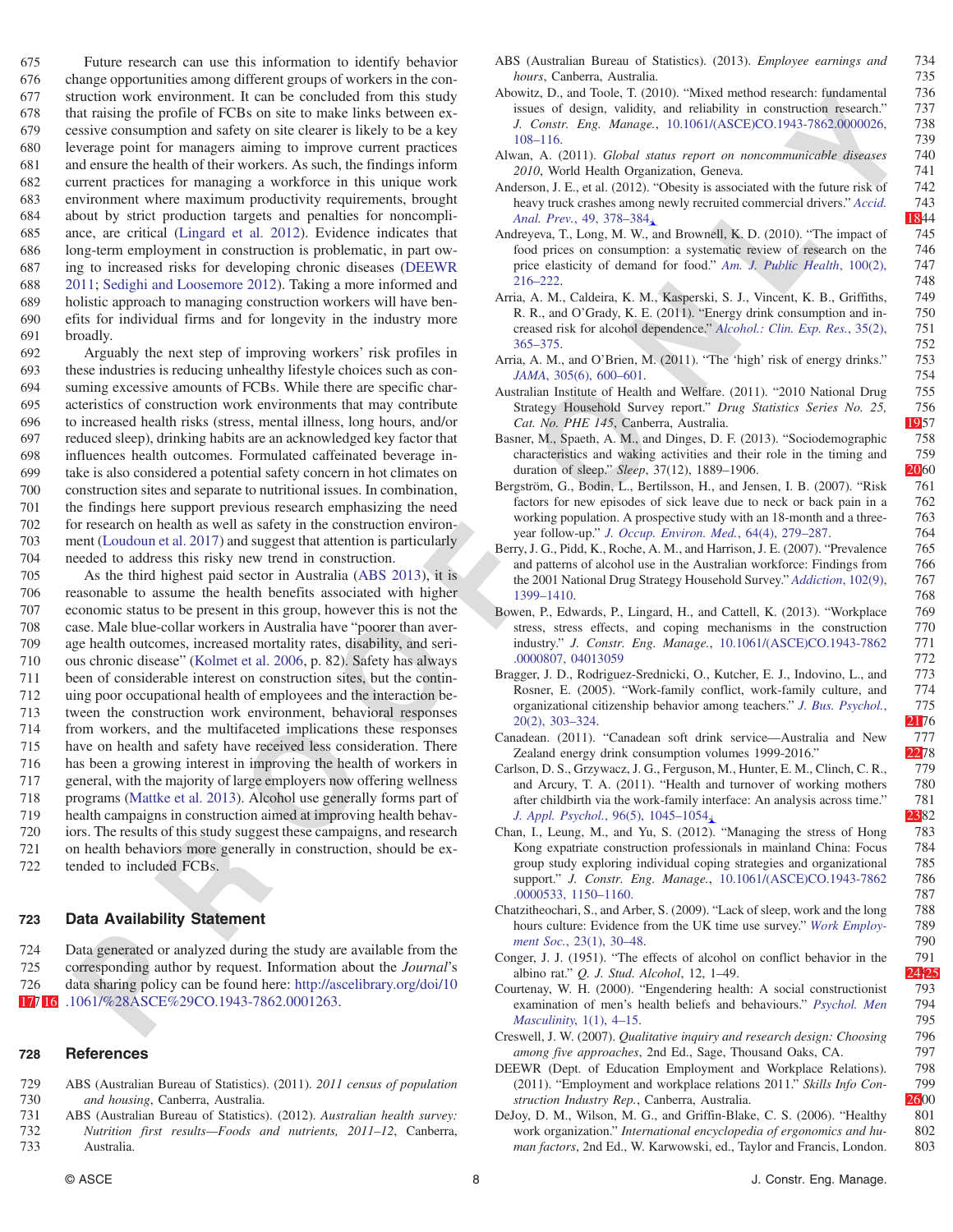- <span id="page-8-0"></span>804 DeJoy, D. M., Wilson, M. G., Vandenberg, R. J., McGrath-Higgins, A. L., 805 and Griffin-Blake, C. S. (2010). "Assessing the impact of healthy work 806 organization intervention." [J. Occup. Org. Psychol.](https://doi.org/10.1348/096317908X398773), 83(1), 139–165.
- 807 Fishbein, M. (2008). "A reasoned action approach to health promotion." 808 [Med. Decis. Making](https://doi.org/10.1177/0272989X08326092), 28(6), 834–844.
- 809 Flegal, K. M., Carroll, M. D., Kit, B. K., and Ogden, C. L. (2012). "Preva-810 lence of obesity and trends in the distribution of body mass index 811 among US adults, 1999-2010." JAMA[, 307\(5\), 491](https://doi.org/10.1001/jama.2012.39)-497.
- 812 Fontana, A., and Frey, J. H. (1994). Handbook of qualitative research, 813 Sage, Thousand Oaks, CA.
- 814 FSANZ (Food Standards Australia New Zealand). (2011). "AUSNUT 815 2011-13 food nutrient database." 〈[http://www.foodstandards.gov.au](http://www.foodstandards.gov.au/science/monitoringnutrients/ausnut/ausnutdatafiles/Pages/foodnutrient.aspx) 816 [/science/monitoringnutrients/ausnut/ausnutdatafiles/Pages/foodnutrient](http://www.foodstandards.gov.au/science/monitoringnutrients/ausnut/ausnutdatafiles/Pages/foodnutrient.aspx) 817 .aspx) (Nov. 2, 2015). [.aspx](http://www.foodstandards.gov.au/science/monitoringnutrients/ausnut/ausnutdatafiles/Pages/foodnutrient.aspx)) (Nov. 2, 2015).
- 818 FSANZ (Food Standards Australia New Zealand). (2014). "Warning and 819 advisory statements and declarations." User guide to standard 1.2.3– 290<sup>[27](#page--1-0)</sup> Mandatory warning and advisory statements and declarations.
- 821 Godin, G., and Kok, G. (1996). "The theory of planned behavior: a 822 review of its applications to health-related behaviors." [Am. J. Health](https://doi.org/10.4278/0890-1171-11.2.87) 823 [30](#page--1-0) *Promotion*[, 11\(2\), 87](https://doi.org/10.4278/0890-1171-11.2.87)-98.
- 824 Goetz, J., and LeCompte, M. (1981). "Ethnographic research and the 825 problem of data reduction." [Anthropol. Educ. Q.](https://doi.org/10.1525/aeq.1981.12.1.05x1283i), 12(1), 51-70.
- 826 Goldstein, E. R., et al. (2010). "International society of sports nutrition 827 position stand: Caffeine and performance." [J. Int. Soc. Sports Nutr.](https://doi.org/10.1186/1550-2783-7-5),  $828\,31$  $828\,31$  [7\(1\), 5.](https://doi.org/10.1186/1550-2783-7-5)
- 829 Gunja, N., and Brown, J. A. (2012). "Energy drinks: Health risks and tox-830 icity." [Med. J. Australia](https://doi.org/10.5694/mja11.10838), 196(1), 46–49.
- 831 Hammer, T. H., Saksvik, P. Ø., Nytrø, K., Torvatn, H., and Bayazit, M. 832 (2004). "Expanding the psychosocial work environment: Workplace 833 norms and work-family conflict as correlates of stress and health." 834 [32](#page--1-0) [J. Occup. Health Psychol.](https://doi.org/10.1037/1076-8998.9.1.83), 9(1), 83-97.
- 835 Hausenblas, H. A., Carron, A. V., and Mack, D. E. (1997). "Application 836 of the theories of reasoned action and planned behavior to exercise 347 [33](#page--1-0) behavior: A meta-analysis." [J. Sport Exerc Psychol](https://doi.org/10.1123/jsep.19.1.36), 19(1), 36–51.
- 838 Head, K. J., and Noar, S. M. (2014). "Facilitating progress in health behav-839 iour theory development and modification: The reasoned action ap-840 proach as a case study." *[Health Psychol. Rev.](https://doi.org/10.1080/17437199.2013.778165)*, 8(1), 34–52.
- 841 Hector, D., Rangan, A., Louie, J., Flood, V., and Gill, T. (2009). "Soft 842 drinks, weight status and health: A review. Sydney: A NSW Centre 843 for Public Health Nutrition (now known as Cluster of Public Health 844 Nutrition, Prevention Research Collaboration, Univ. of Sydney) project 845<sup>[35](#page--1-0)</sup> for NSW Health."
- 846 Hedrick, V. E., et al. (2012). "Development of a brief questionnaire to 847 assess habitual beverage intake (BEVQ-15): Sugar-sweetened bever-848 ages and total beverage energy intake." [J. Acad. Nutr. Dietetics](https://doi.org/10.1016/j.jand.2012.01.023), 112(6), 849 840–[849.](https://doi.org/10.1016/j.jand.2012.01.023)
- work-family conflict as correlates of stress and health,"<br>
Health Psychol., 9(1), 83–77.<br>
Health Psychol., D.E. (1997). "Application patted<br>
1. A., Carron, A. V., and Mack, D. E. (1997). "Application patted<br>
1. A., Carron 850 Hengel, K. M. O., Blatter, B. M., van der Molen, H. F., Bongers, P. M., 851 and van der Beek, A. J. (2013). "The effectiveness of a construction 852 worksite prevention program on work ability, health, and sick leave: worksite prevention program on work ability, health, and sick leave: 853 Results from a cluster randomized controlled trial." [Scandinavian J.](https://doi.org/10.5271/sjweh.3361) 854 [36](#page--1-0) Work Environ. Health, 39(5), 456-467.
- 855 Higgins, J. P., Tuttle, T. D., and Higgins, C. L. (2000). "Energy beverages: 856<sup>[37](#page--1-0)</sup> content and safety." Mayo Clinic Proc., Elsevier, Netherlands.
- 857 Hu, F. B., and Malik, V. S. (2010). "Sugar-sweetened beverages and risk of 858 obesity and Type 2 diabetes: Epidemiologic evidence." [Physiol. Behav.](https://doi.org/10.1016/j.physbeh.2010.01.036), 859 100(1), 47–54.
- obesity and Type 2 a<br>
100(1), 47–54.<br>
es, R. A., Wyatt, M<br>
management: Redu<br>
injuries in Australia<br>
ames, J. E., and Roger<br>
and mood: Withdr. 860 Iles, R. A., Wyatt, M., and Pransky, G. J (2012). "Multi-faceted case 861 management: Reducing compensation costs of musculoskeletal work 862 [38](#page--1-0) injuries in Australia." [J. Occup. Rehabil.](https://doi.org/10.1007/s10926-012-9364-2), 22(4), 478–488.
- 863 James, J. E., and Rogers, P. J. (2005). "Effects of caffeine on performance 864 and mood: Withdrawal reversal is the most plausible explanation." 865 [Psychopharmacol.](https://doi.org/10.1007/s00213-005-0084-6), 182(1), 1–8.
- 866 Jay, S. M., Petrilli, R. M., Ferguson, S. A., Dawson, D., and Lamond, N. 867 (2006). "The suitability of a caffeinated energy drink for night-shift 868 workers." [Physiol. Behav.](https://doi.org/10.1016/j.physbeh.2006.02.012), 87(5), 925–931.
- 869 Jepsen, D., and Rodwell, J. (2008). "Convergent interviewing: A qualitative 870 diagnostic technique for researchers." [Manage. Res. News](https://doi.org/10.1108/01409170810898545), 31(9), 871 650–658. 650–[658.](https://doi.org/10.1108/01409170810898545)
	-
- Kolmet, M., Marino, R., and Plummer, D. (2006). "Anglo-Australian male 872 blue-collar workers discuss gender and health issues." [Int. J. Men](https://doi.org/10.3149/jmh.0501.81)'s 873 Health[, 5\(1\), 81](https://doi.org/10.3149/jmh.0501.81)–91. 874
- Landolt, H-P., et al. (2004). "Caffeine attenuates waking and sleep electro- 875 encephalographic markers of sleep homeostasis in humans." Neuropsy- 876 [chopharmacol.](https://doi.org/10.1038/sj.npp.1300526), 29(10), 1933–1939. **3977**
- Levant, R. F., Wimer, D. J., Williams, C. M., Smalley, K. B., and Noronha, 878 D. (2009). "The relationship between masculinity variables, health risk 879 behaviors and attitudes towards seeking psychological help." Int. J. 880 Men'[s Health](https://doi.org/10.3149/jmh.0801.3), 8(1), 3–21. 881
- alth, 5(1), 81–91.<br>
It, H-P, et al. (2004). "Caffeine attenuates waking and sleep electro-<br>
tt, H-P, et al. (2004). "Caffeine attenuates waking and sleep electro-<br>
repeation markers of sleep homeostasis in humans." Neurop Lingard, H., Francis, V., and Turner, M. (2012). "Work-life strategies in 882 the Australian construction industry: Implementation issues in a dy- 883 namic project-based work environment." [Int. J. Project Manage.](https://doi.org/10.1016/j.ijproman.2011.08.002), 30(3), 884 282–[295.](https://doi.org/10.1016/j.ijproman.2011.08.002) 885
- Lingard, H., Townsend, K., Bradley, L., and Brown, K. (2008). "Alternative 886 work schedule interventions in the Australian construction industry: 887 A comparative case study analysis." [Constr. Manage. Econ.](https://doi.org/10.1080/01446190802389402), 26(10), 888 [1101](https://doi.org/10.1080/01446190802389402)–1112. 889
- Loudoun, R. (2010). "Injuries sustained by young males in construction dur- 890 ing day and night work." [Constr. Manage. Econ.](https://doi.org/10.1080/01446193.2010.521760), 28(12), 1313–1320. 891
- Loudoun, R., Townsend, K., and Markwell, K. (2017). "Implementing 892 health promotion programs in the Australian construction industry: 893 Levers and agents for change." Eng. Constr. Archit. Manage., 24(2). 4094
- Love, P., Edwards, D., and Irani, Z. (2010). "Work stress, support and 895 mental health in construction." J. Constr. Eng. Manage., [10.1061](https://doi.org/10.1061/(ASCE)CO.1943-7862.0000165) 896 [/\(ASCE\)CO.1943-7862.0000165, 650](https://doi.org/10.1061/(ASCE)CO.1943-7862.0000165)–658. 897
- Malik, V. S., Popkin, B. M., Bray, G. A., Després, J. P., and Hu, F. B. 898 (2010). "Sugar-sweetened beverages, obesity, Type 2 diabetes mellitus, 899 and cardiovascular disease risk." Circulation[, 121\(11\), 1356](https://doi.org/10.1161/CIRCULATIONAHA.109.876185)-1364. 900
- Malinauskas, B. M., Aeby, V. G., Overton, R. F., Carpenter-Aeby, T., and 901 Barber-Heidal, K. (2007). "A survey of energy drink consumption 902 patterns among college students." Nutr. J.[, 6\(1\), 35](https://doi.org/10.1186/1475-2891-6-35)-41. 903
- Mattke, S., et al. (2013). Workplace wellness programs study, Rand 904 Corporation. 41<sup>05</sup>
- Miller, K. E. (2008). "Wired: Energy drinks, jock identity, masculine 906 norms, and risk taking." [J. Am. College Health](https://doi.org/10.3200/JACH.56.5.481-490), 56(5), 481–490. 907
- Onwuegbuzie, A., and Leech, N. (2005). "On becoming a pragmatic 908 researcher: The importance of combining quantitative and qualitative 909 research methodologies." [Int. J. Soc. Res. Methodol.](https://doi.org/10.1080/13645570500402447), 8(5), 375-387. 4210
- Pabst, A., Baumeister, S. E., and Kraus, L. (2010). "Alcohol-expectancy 911 dimensions and alcohol consumption at different ages in the general 912 population." [J. Stud. Alcohol Drugs](https://doi.org/10.15288/jsad.2010.71.46), 71(1), 46-53. 913
- Peterson, E. A. (2013). "Caffeine catastrophe: Energy drinks, products 914 liability and market strategy." [Int. J. Marketing Stud.](https://doi.org/10.5539/ijms.v5n2p50), 5(2), 50–58. 915
- Pollard, C. M., McStay, C. L., and Meng, X. (2015). "Public concern about 916 the sale of high-caffeine drinks to children 12 years or younger: An 917<br>Australian regulatory perspective." *BioMed. Res. Int.*, 8. 4318 Australian regulatory perspective." BioMed. Res. Int., 8.
- Porkka-Heiskanen, T., Zitting, K.-M., and Wigren, H.-K. (2013). "Sleep, 919 its regulation and possible mechanisms of sleep disturbances." [Acta](https://doi.org/10.1111/apha.12134) 920  $Phwsiolooica$ . 208(4), 311–328. Physiologica[, 208\(4\), 311](https://doi.org/10.1111/apha.12134)-328.
- Reissig, C. J., Strain, E. C., and Griffiths, R. R. (2009). "Caffeinated energy 922 drinks—A growing problem." [Drug Alcohol Depend.](https://doi.org/10.1016/j.drugalcdep.2008.08.001), 99(1), 1–10. 923
- Roehrs, T., and Roth, T. (2008). "Caffeine: Sleep and daytime sleepiness." 924 [Sleep Med. Rev.](https://doi.org/10.1016/j.smrv.2007.07.004), 12(2), 153–162. 4525
- Rowlinson, S., Yunyanjia, A., Li, B., and ChuanjingJu, C. (2014). 926 "Management of climatic heat stress risk in construction: a review 927 of practices, methodologies, and future research." [Accid. Anal. Prev.](https://doi.org/10.1016/j.aap.2013.08.011), 928 [66, 187](https://doi.org/10.1016/j.aap.2013.08.011)–198. **4629**
- Safe Work Australia. (2012). Compendium of workers' compensation 930 statistics Australia 2009–10, Canberra, Australia. 931
- Schulte, P. A., Wagner, G. R., Downes, A., and Miller, D. B. (2008). "A 932 framework for the concurrent consideration of occupational hazards and 933 obesity." Ann. Occup. Hyg., 52(7), 555–566.  $\frac{47}{34}$ obesity." Ann. Occup. Hyg., 52(7), 555-566.
- Sedighi, F., and Loosemore, M. (2012). "Employer-of-choice character- 935 istics in the construction industry." [Constr. Manage. Econ.](https://doi.org/10.1080/01446193.2012.694458), 30(11), 936 941–[950.](https://doi.org/10.1080/01446193.2012.694458) 937
- Siegrist, J. (2008). "Chronic psychosocial stress at work and risk of 938 depression: Evidence from prospective studies." *[Eur. Arch. Psych. Clin.](https://doi.org/10.1007/s00406-008-5024-0)* 939<br>Neurosci., 258(S5), 115–119. Neurosci.[, 258\(S5\), 115](https://doi.org/10.1007/s00406-008-5024-0)–119.